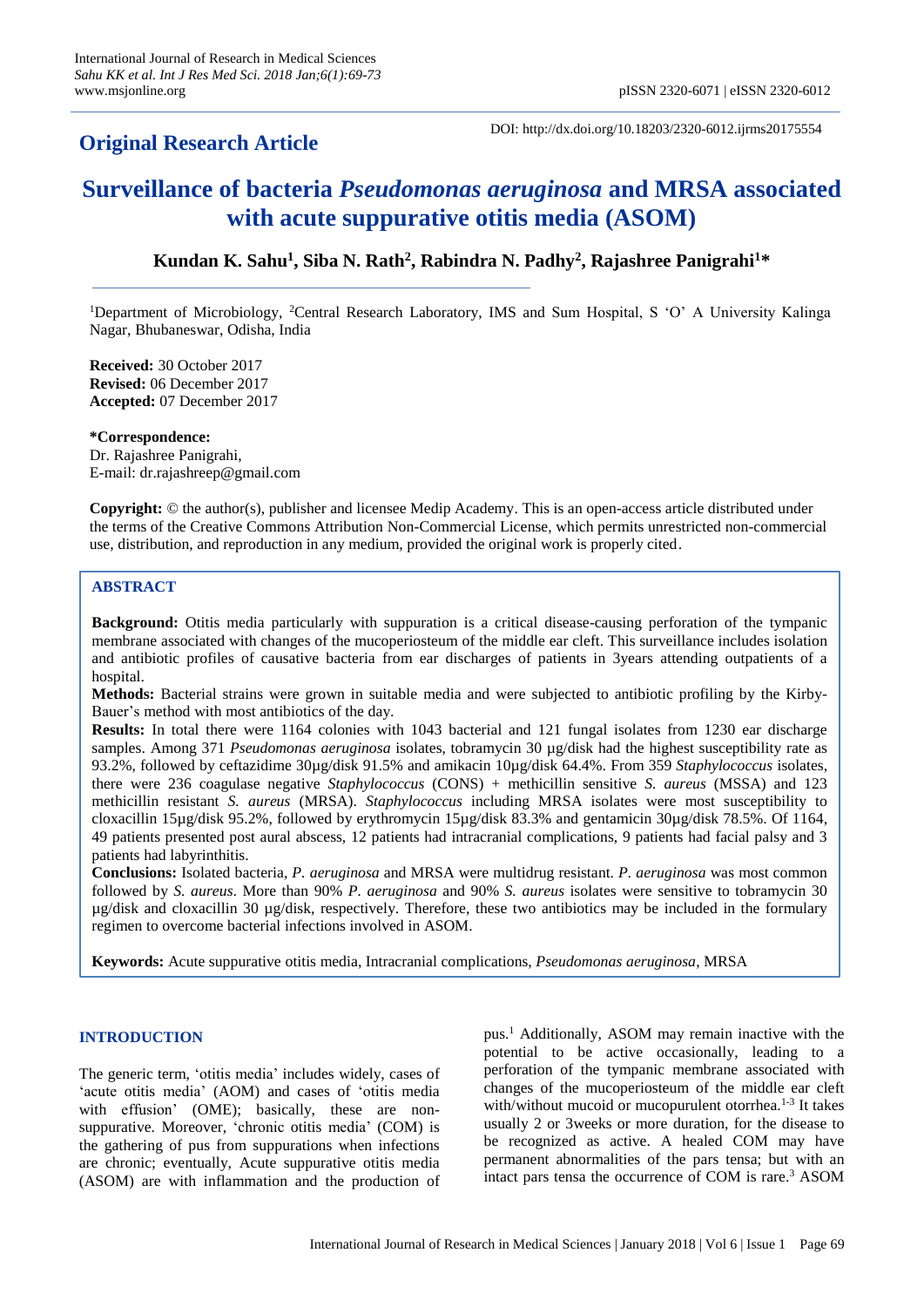could lead to hearing loss, intermittent otalgia causing psychological trauma. In ASOM, the most causative bacteria are Klebsiella species, Proteus species, *P. aeruginosa* and *S. aureus*. <sup>4</sup> And other bacteria commonly isolated from patients with AOM are *Haemophilusinfluenzae*, *Moraxella catarrhalis* and *Streptococcus pneumoniae*. <sup>5</sup> Moreover, *P. aeruginosa* had been seen as a notorious pathogen in this hospital too.<sup>6</sup> Mainly found in wounds and urinary tract, it finds ways as bloodstream infection (BSI) to innards causing comorbidities.<sup>7</sup> Indeed, the ability of these organisms to form biofilm may contribute to their frequency in ASOM.<sup>8</sup> As it is known, the rate of invasion of a pathogenic bacterium directly depends on its level of drug resistance, apart from immune-conditions of patients.<sup>9</sup>

Particularly, several clonal variants of *S. aureus* were resistant to the penicillin group of antibiotics, after which methicillin/oxacillin were introduced for the control. Subsequently, methicillin resistant *S. aureus* (MRSA), causing surgical site infections and wound emerged.<sup>10</sup> The most gruesome situation is that MRSA strains have emerged with concomitant/subsequent resistance to most commonly used antibiotics of groups, aminoglycosides, macrolides, fluoroquinolones, chloramphenicol and tetracycline and many more such as, to cephalosporins, cefems and other β-lactams, ampicillin-sulbactam, amoxicillin-clavulanic acid, ticarcillin-clavulanic acid, piperacillin-tazobactamand the carbapenem, imipenem. Thus, MRSA isolates are MDR too.<sup>11</sup> Moreover, the most dominating fungal species were of *Candida* and *Aspergillus* along with MRSA; and in a surveillance, 50% patients were diagnosed with candidiasis.<sup>10</sup> Indeed, *Candida albicans* was originally a harmless fungus in healthy persons, but its causes superficial to lifethreatening uncontrollablesystemic infections due to the emergence of antifungal resistance.<sup>12</sup>

This work describes surveillance of bacterial flora from ear discharges of patients attending the outpatient's department (OPD) of ENT department of the hospital, in the last 3years. And the cited two fungi were too isolated along with bacteria. Antibiograms of isolated bacterial taxa were determined to assess the spectrum of ASOM that would help in rescheduling antimicrobial stewardship program of the hospital or the zone of central Odisha.

#### **METHODS**

A total of 1230 pus discharges from clinically diagnosed ASOM cases were collected, during January 2012 to January 2015 with sterile cotton swab sticks. Pus swabs were cultured on blood and Mac Conkey agar plates that were incubated at 37°C overnight for pathogenic bacteria, which were identified according to the standard method used for bacteria and concomitantly for fungi.<sup>6,13,14</sup> Antibiotic susceptibility tests of isolated bacteria were done according to Clinical Laboratory Standard Institute guidelines, as described.15,16 Standard antimicrobial discs (HiMedia, Mumbai) used for *S. aureus* were, oxacillin, cotrimoxazole, penicillin, cloxacillin, gentamicin, chloramphenicol, ciprofloxacin and vancomycin; similar discs used for *P. aeruginosa* were gentamicin, chloramphenicol, ciprofloxacin, ceftazidime, piperacillin, carbenecillin and tobramycin.

#### *Antibiotic sensitivity and detection of MRSA*

The standard ATCC strain and all the isolated *S. aureus* strains were subjected to antibiotic sensitivity tests with antibiotics, by the Kirby-Bauer's method (disc diffusion) detailed previously.<sup>11</sup> For the detection of MRSA, chromogenic agar media test was used; pure clinical isolates of *S. aureus* were streaked onto MRSA-agar media as described.11Muller-Hinton agar (MHA) plates were incubated at 37°C for 18hrs and inhibition-zone diameters were measured. A value of inhibition-zone diameter less than 22mm was reported as oxacillin resistant and that more than 22mm was considered as oxacillin sensitive.<sup>11</sup>

#### *Identification of fungi*

Direct microscopic examination of the cotton swab with samples was carried out by mounting sample lots treated with 1-2 drops of 10-20% KOH for 15-30min. Each specimen-lot was inoculated on two sets of Sabouraud's dextrose agar slopes, one set with chloramphenicol and the other set with cycloheximide (chloramphenicol-0.05mg/mL, cycloheximide-0.5mg/mL). Cultures were incubated at room temperature for 4-6weeks and were observed regularly for possible growth. Fungal isolates were identified on the basis of duration of growth and surface morphology of colonies, as well as pigment production on the reverse and microscopic examination of hyphae in lacto phenol cotton blue preparation.<sup>6,16</sup>

#### **RESULTS**

From 1230 collected samples, 1164 bacterial and fungal colonies grew as 629 single and 535 mixed colonies on agar plates and no microbial growth was seen with 66 samples. There were 1043 bacterial and 121 fungal isolates in total. The most common causal bacteria isolated were 220 isolates of *S. aureus* with and 188 isolates of *P. aeruginosa*; and 19 isolates of *S. aureus* were MRSA, and 64 isolates were coagulase negative *Staphylococcus* (CONS). Bacteria, *P. aeruginosa* was isolated in 183 of the total 1164 samples that yielded mixed colonies of *S. aureus*, Klebsiella species and Proteus species, followed by *E. coli*, given in Table 1. Fungi accounted for 63 isolates of Aspergillus species and 68 isolates of Candida species as both single and mixed colonies from1164 growth-yielding samples, given in Table 1.

Antibiograms of the most common bacteria, *P. aeruginosa* and *S. aureus* (other than MRSA) are depicted in Figure 1. Among *P. aeruginosa*, tobramycin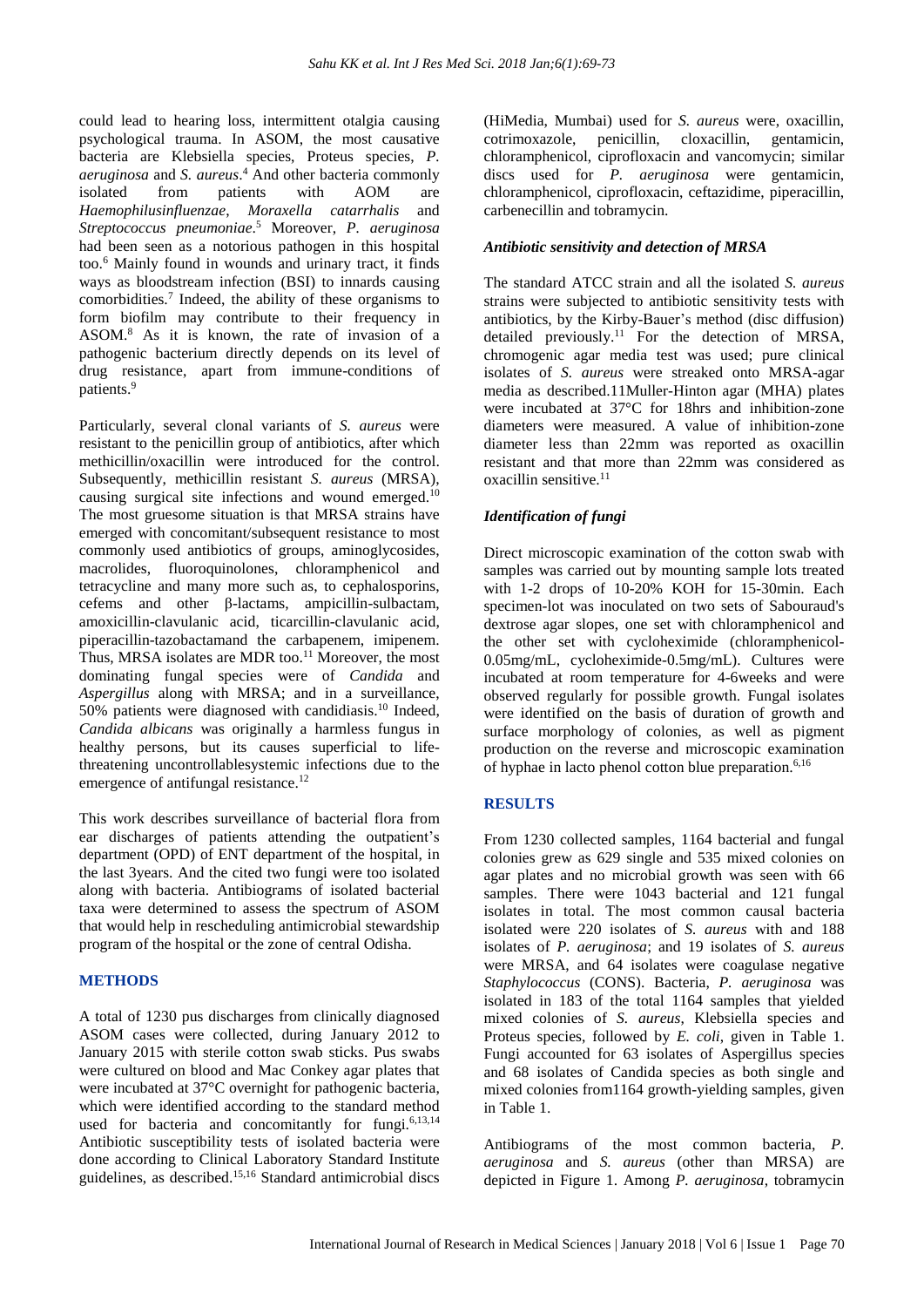30µg/disk had the highest susceptibility rate as 93.2%, followed by ceftazidime 30µg/disk 91.5% and amikacin 10µg/disk 64.4%. And 95.2% *S. aureus* isolates were susceptible to cloxacillin 15µg/disk, followed by 83.3%

isolates to erythromycin 15µg/disk and 78.5% isolates to gentamicin 30µg/disk, given in Figure 3. All isolates of MRSA were MDR; however, none of those isolates were resistant to vancomycin 30µg/disk.

#### Table 1: Growth of bacteria and fungi in cultures of ear discharge samples of OPD patients with ASOM as single **colony and mixed colonies.**

| <b>Organisms</b>     | <b>Single colony isolates</b><br>$N_1 = 629(100)$ | <b>Mixed colony isolates</b><br>$N_2 = 535(100)$ | <b>Total isolates</b><br>$(n_1+n_2)=N=1164(100)$ |
|----------------------|---------------------------------------------------|--------------------------------------------------|--------------------------------------------------|
| Enterobacter species | 19(03.0)                                          |                                                  | 19(01.6)                                         |
| Cons                 | 64(10.1)                                          | -                                                | 64 (05.4)                                        |
| <b>MRSA</b>          | 19(03.0)                                          | 104(19.7)                                        | 123(10.5)                                        |
| MSSA                 | 137(22.0)                                         | 35(06.8)                                         | 172 (14.7)                                       |
| E. coli              | 47(07.7)                                          | 51 (09.8)                                        | 98 (08.4)                                        |
| Citrobacter species  | 34(05.4)                                          |                                                  | 34(02.9)                                         |
| Klebsiella species   | 47(07.7)                                          | 45(8.7)                                          | 92 (07.9)                                        |
| Proteus species      | 19(03.0)                                          | 41(7.7)                                          | 60(05.1)                                         |
| P. aeruginosa        | 188(30.1)                                         | 183 (34.3)                                       | 371 (31.8)                                       |
| Aspergillus species  | 33(05.3)                                          | 30(05.8)                                         | 63 (05.4)                                        |
| Candida species      | 22(03.5)                                          | 46(08.8)                                         | 68 (05.8)                                        |

Note: CONS, coagulase negative Staphylococcus; MRSA, methicillin resistant *S. aureus*; MSSA, methicillin sensitive *S. aureus*; OPD, outpatients department; percent values are in parenthesis; N or total colonies= 1164, from the total 1230 samples; the rest 66 samples had no growth; there were  $121(63+68)$  fungal isolates.

Of 1164 samples, 73 patients had complicated and 1091 patients had uncomplicated ASOM, as detailed: only 48 cases had as single bacterium isolated as a single colony, while the remaining 198 cases had two or more bacteria isolated as mixed colonies, given in Table 2.

#### Table 2: Numbers of growing organisms from cultures of ear discharge samples in patients with complicated and **uncomplicated ASOM.**

| Types of organisms | <b>Complicated ASOM</b> | Uncomplicated ASOM | Total             |
|--------------------|-------------------------|--------------------|-------------------|
| As single colony   | 48 (0.05)               | 581 (0.49)         | $N_1 = 629(0.54)$ |
| As mixed colonies  | 25(0.02)                | 510 (0.43)         | $N_2 = 535(0.45)$ |
| Total              | 73(0.06)                | 1091 (0.94)        | $N=1164(100)$     |

Of the total 1230 patients, 49 had post aural abscess, 12 patients had intracranial complications, 9 patients presented with facial palsy and 3 patients presented with labyrinthitis, given in Table 3.

#### **Table 3: Numbers of patients with complications as comorbidities causing ASOM in 3 years.**

| Year  | <b>Facial palsy</b> | <b>Intracranial complication</b> | <b>Post-aural abscess</b> | <b>Labyrinthitis</b> | <b>Total</b> |
|-------|---------------------|----------------------------------|---------------------------|----------------------|--------------|
| 2012  |                     |                                  |                           |                      | 24           |
| 2013  |                     |                                  |                           |                      | 24           |
| 2014  |                     |                                  |                           |                      |              |
| Total | 9 (12.)             | 12(16.6)                         | 49(67.1)                  | 3 (3.3               | 73 (10)      |

Note: Percent values are in parenthesis.

Furthermore, it was seen that the trend of intracranial complications was gradually decreasing while, intracranial complications were in an increasing trend, although there was no significant change in overall incidences of ASOM. From 359 *S. aureus* samples, a total of 123 MRSA strains and 236 strains of  $\widehat{CONS}$  +

(MSSA)' (methicillin sensitive *S. aureus*) strains, as both single and mixed colonies were isolated. The minimum inhibitory concentration (MIC) range against oxacillin was 16 to 512μg/mL, the MIC range was 1 to 4μg/mL, for MRSA and 'CONS+MSSA'. These MIC values confirmed the presence of MRSA strains, as the break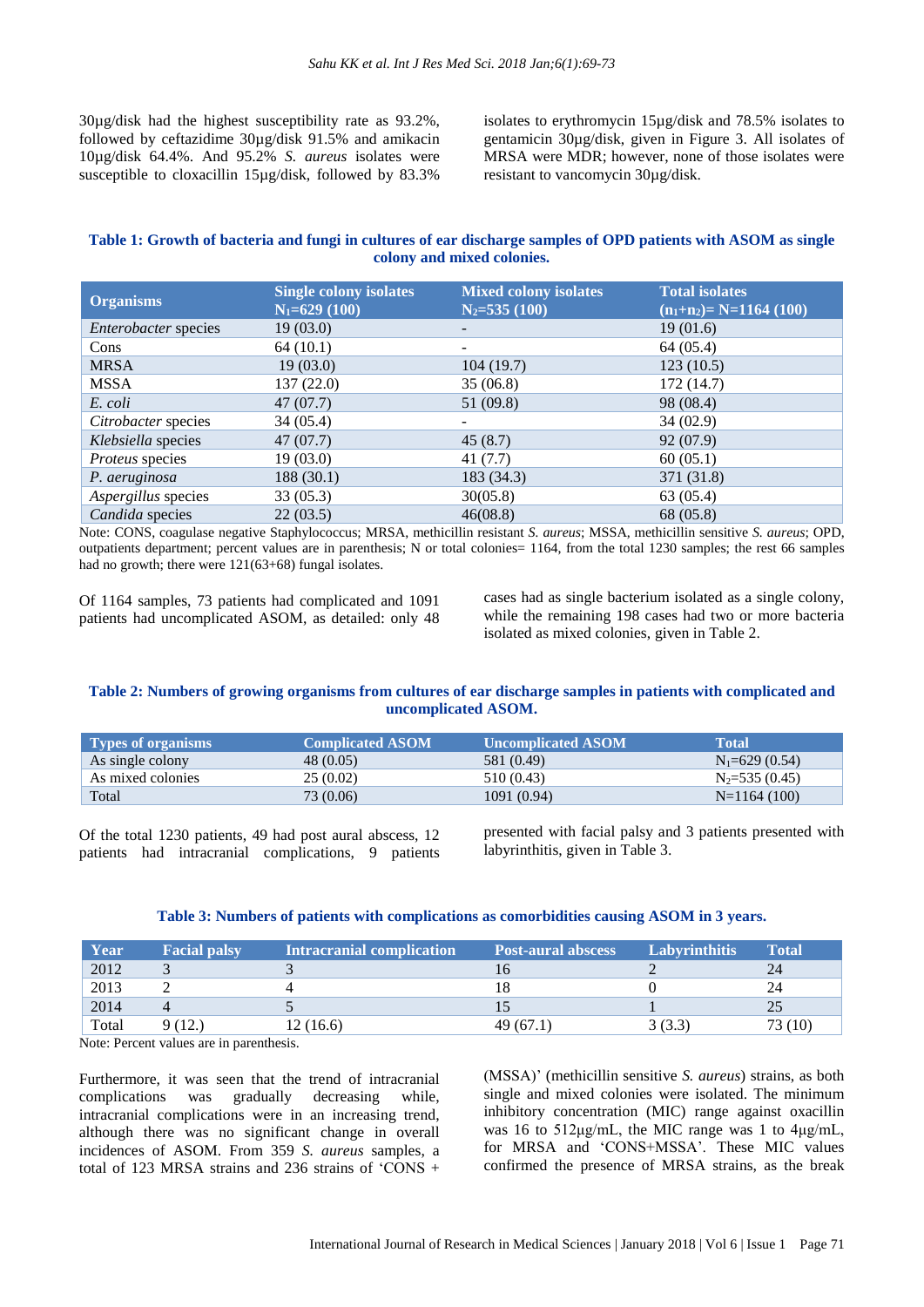point for being resistant to oxacillin was  $\geq 4\mu g/mL$ , given in Table 4.

#### **Table 4: Detection of MRSA and 'CONS+MSSA' isolates based on MIC values due to oxacillin in a 12x8 micro-titre plate.**

| Well           | <b>Oxacillin</b><br>$(\mu g/ml)$ | <b>Number of isolates</b> |                             |  |
|----------------|----------------------------------|---------------------------|-----------------------------|--|
|                |                                  | <b>MRSA</b><br>$=123$     | <b>CONS+MSSA</b><br>$= 236$ |  |
| 1              | 0                                | 123                       | 236                         |  |
| $\overline{2}$ | $\leq 0.25$                      |                           |                             |  |
| 3              | 0.5                              |                           |                             |  |
| $\overline{4}$ |                                  |                           | 83                          |  |
| 5              | 2                                |                           | 75                          |  |
| 6              | 4                                |                           | 78                          |  |
| 7              | 8                                |                           |                             |  |
| 8              | 16                               | 23                        |                             |  |
| 9              | 32                               | 26                        |                             |  |
| 10             | 64                               | 27                        |                             |  |
| 11             | 128                              | 29                        |                             |  |
| 12             | > 256                            | 28                        |                             |  |

Note: The oxacillin stock solution of 512μg/mL was serially diluted at each successive well, from the  $12<sup>th</sup>$  well for final concentration of  $0.25 \mu g/mL$  oxacillin at the  $2<sup>nd</sup>$  well; -, no growth; total *Staphylococcussp*. = MRSA with 123 + (CONS+MSSA) with 236=359 colonies. Results of the second repeated experiment are presented.



**Figure 1: A) Confluent growth and isolated green colonies** *of P. aeruginosa* **on nutrient agar plate; and B) methicillin resistant colorless colonies of** *S. aureus* **(MRSA) on blood agar plate.**



**Figure 2: Antibiogram of** *P. aeruginosa***.**





#### **DISCUSSION**

ASOM is a disease associated with the structural change in middle ear; and permanent abnormality of pars tensa or pars flaccid, mostly occur as sequelae of long standing middle ear effusion, inadequately treated AOM, eustachian tube dysfunction or even from a negative middle ear pressure. In the developing countries, poverty, ignorance, dearth of specialists and limited access to medical care amongst others conspire to worsen the occurrence and complications of ASOM; poor living conditions, poor access to medical care, inadequate medical treatment, recurrent upper respiratory tract infections and nasal diseases have been recognized as risk factors for ASOM.17,18 Atticoantral disease most commonly is involved with the pars flaccida and posterior superior quadrant of pars tensa. It is characterized by the formation of a retraction pocket in which, keratin and desquamated epithelial debris accumulate to produce cholesteatoma; eventually it is considered to be a dangerous form of the disease because of the development of several intracranial and extracranial complications.<sup>18</sup>

Moreover, staphylococci are a part of the normal flora, but those remain invasive causing a variety of body infections. *S. aureus* is the most notorious nosocomial pathogen and OPD.<sup>11</sup>

Although the clinical relevance of CONS is still controversial, patients at risk of CONS infections include neonates, those with intravascular catheters, prosthetic devices and surgical wounds in immune-compromised individuals. The remarkable ability of *S. aureus* and CONS to acquire antibiotic resistance limits therapeutic options, attended with high rates of morbidity and mortality, including costs of hospitalization.<sup>19</sup>

Particularly, several clonal variants of *S. aureus* and MRSA are resistant to the penicillin group of antibiotics, methicillin/oxacillin. Moreover, in a German study, it was reported that a majority of MRSA strains were from wound infections (56.9%), with pneumonia cases being